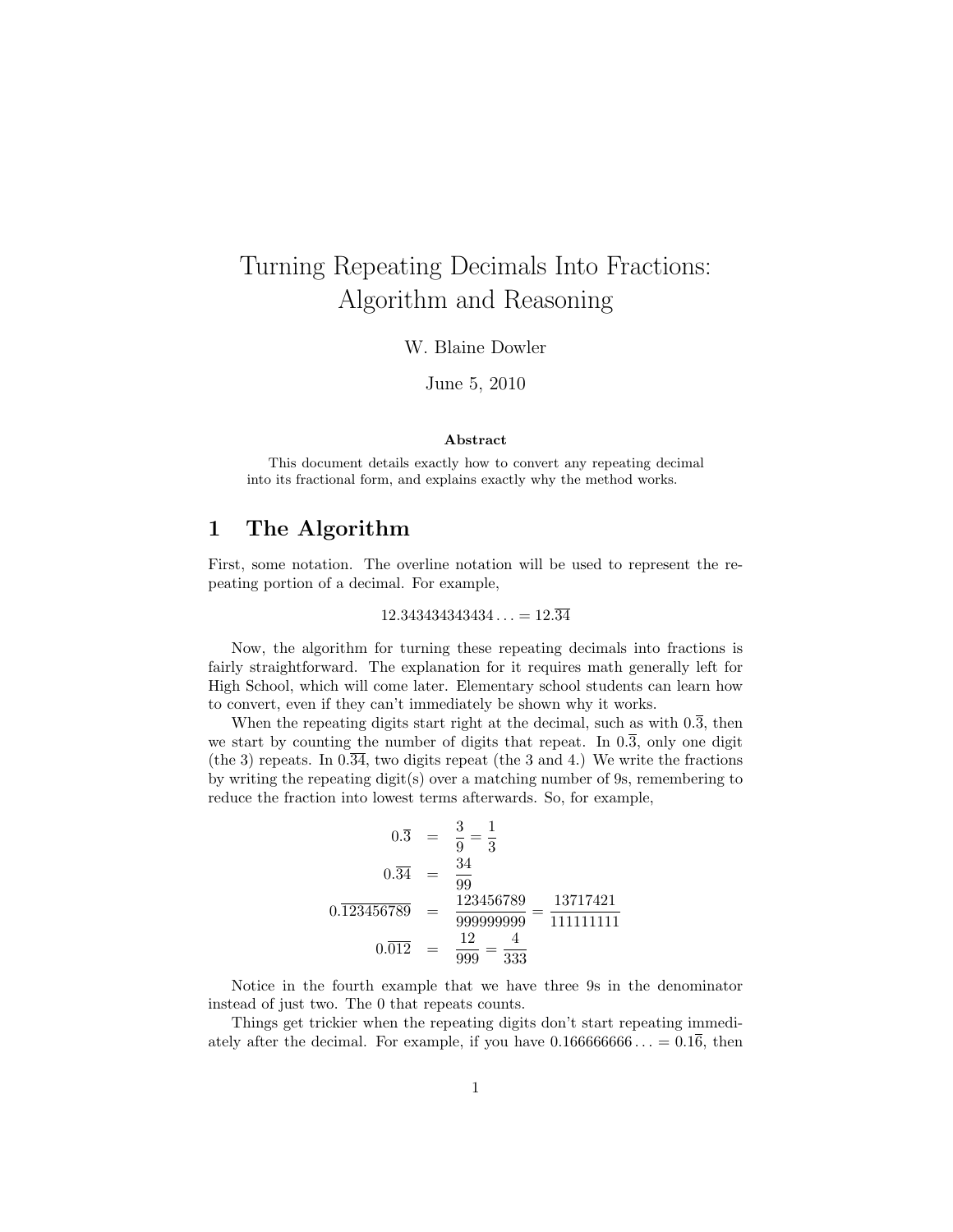the 1 that appears after the decimal is not involved in the repetitions. We need to have all repeating digits start repeating right after the decimal for the above trick to work. If the decimal is followed by one digit that doesn't repeat, then 10 times the number will start repeating immediately:

$$
10 \times 0.1\overline{6} = 1.\overline{6}
$$

If you have four non-repeating digits after the decimal, than 10,000 times that number will start repeating right after the decimal:

$$
10,000 \times 0.1111\overline{6} = 1111.\overline{6}
$$

If we multiply our decimal to turn the number into a decimal we can work with, convert it into a fraction, and then divide by the multiple of 10 we originally multiplied by (10 or 10,000 above) then we can convert our original number into a fraction. We will need to remember to convert any mixed numerals into improper fractions before we divide.

$$
10 \times 0.1\overline{6} = 1.\overline{6}
$$
  
\n
$$
10 \times 0.1\overline{6} = 1\frac{6}{9}
$$
  
\n
$$
10 \times 0.1\overline{6} = 1\frac{2}{3} = \frac{5}{3}
$$
  
\n
$$
0.1\overline{6} = \frac{5}{3} \div 10
$$
  
\n
$$
0.1\overline{6} = \frac{5}{30}
$$
  
\n
$$
0.1\overline{6} = \frac{1}{6}
$$

Similarly,

$$
10,000 \times 0.1111\overline{6} = 1111.\overline{6}
$$
  

$$
10,000 \times 0.1111\overline{6} = 1111\frac{6}{9}
$$
  

$$
10,000 \times 0.1111\overline{6} = 1111\frac{2}{3} = \frac{3335}{3}
$$
  

$$
0.1111\overline{6} = \frac{3335}{3} \div 10,000
$$
  

$$
0.1111\overline{6} = \frac{3335}{30,000}
$$
  

$$
0.1111\overline{6} = \frac{667}{6000}
$$

With these two skills, we can now convert any repeating decimal into a fraction.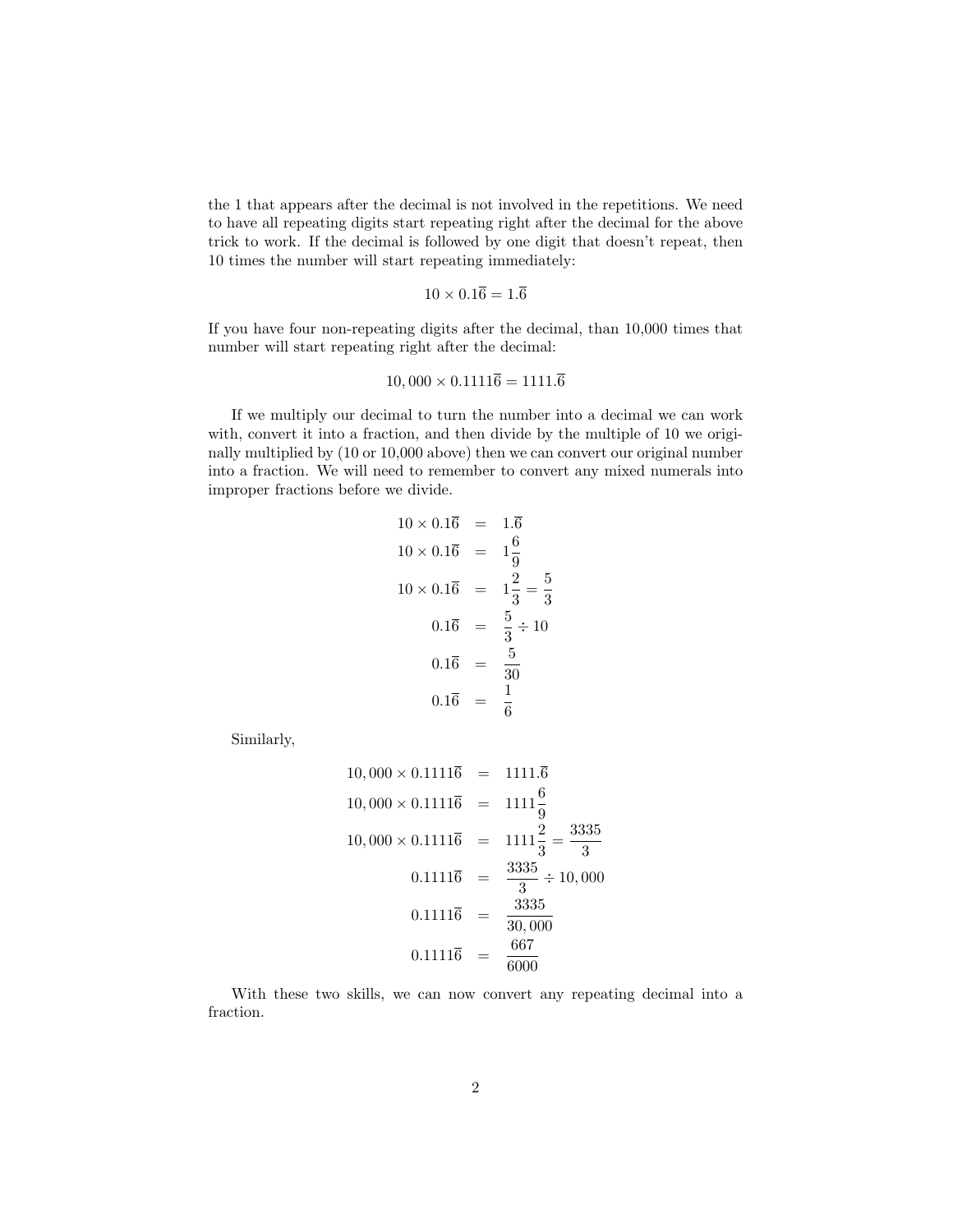## 2 The Explanation

We use standard notation for sums. For example,

$$
2^1 + 2^2 + 2^3 + \ldots + 2^{10} = \sum_{i=1}^{10} 2^i
$$

The  $\Sigma$  symbol (a capital sigma from the Greek alphabet) means we will take the sum of a series of similar terms. Each term can be written in the form take the sum of a series of similar terms. Each term can be written in the form  $2^i$ , where i ranges from 1 (below the  $\sum$ ) to 10 (above the  $\sum$ ). The  $\sum$  notation always means taking the number below the symbol to the number above the symbol in steps of one number at a time. The variables, starting points, and ending points may change, which is why they are included in the notation.

We start by deriving a general result for one particular type of sum. In most high school curricula, student learn about geometric sequences and series. A sequence is a series of numbers that have some sort of connection or relationship. A geometric sequence is one in which the relationship is defined by a common ratio r. So, if the sequence is  $1, 2, 4, 8, 16, \ldots$ , then the common ratio is 2 because  $2 \div 1 = 2, 4 \div 2 = 2, 8 \div 4 = 2, 16 \div 8 = 2, \dots$  If the common ratio is less than 1 (such as  $\frac{1}{2}$ ,) then the numbers in the sequence get smaller each time.

A series is the sum of the terms in a sequence. So, if the first four terms in a sequence are 1, 2, 4 and 8, then the first four terms in the series would be 1, 3, 7 and 15 because  $1 = 1, 1 + 2 = 3, 1 + 2 + 4 = 7$ , and  $1 + 2 + 4 + 8 = 15$ . We are almost at the stage to connect these ideas to repeating decimals.

High school students also see a formula that gives the value of any term in the series if the underlying sequence is understood. Just as some people prefer to cook with a microwave, others prefer to take the time cook from scratch. If you're a "cook from the microwave" kind of mathematician, jump ahead to the finished (and numbered) equation. If not, keep reading and we'll derive the thing from scratch.

Let's start by finding a way to describe every term in a sequence. We'll need some notation: the *n*th term in a sequence is denoted  $t_n$ , so the first term is  $t_1$ , the second term is  $t_2$ , and so forth. The first term can also be represented by the letter a, and usually is. The common ratio between consecutive terms is r as above, which leaves n to denote the number of terms we are into the sequence. For example, if our sequence is 1, 2, 4, 8, ... as above, then  $a = 1$  and  $r = 2$  for every term in the sequence. If  $n = 1$ , we have  $t_n = 1$ . If  $n = 2$ , then  $t_n = 2$ . If  $n = 3$ , then  $t_n = 4$ , and so forth. We need to construct a formula that gives the correct  $t_n$  when given  $a, r$ , and  $n$ .

We start by recognizing that the difference between consecutive terms is a multiplied factor of r. We need to make sure that  $t_n = a$  when  $n = 1$ , and that each increment of *n* by 1 introduces another factor of *r* so that  $t_2 = ar$ ,  $t_3 = r^2$ , and so forth. If we recall that  $r^0 = 1$  for any value of r, then we can build our formula by pure logic:

$$
t_n = ar^{n-1}
$$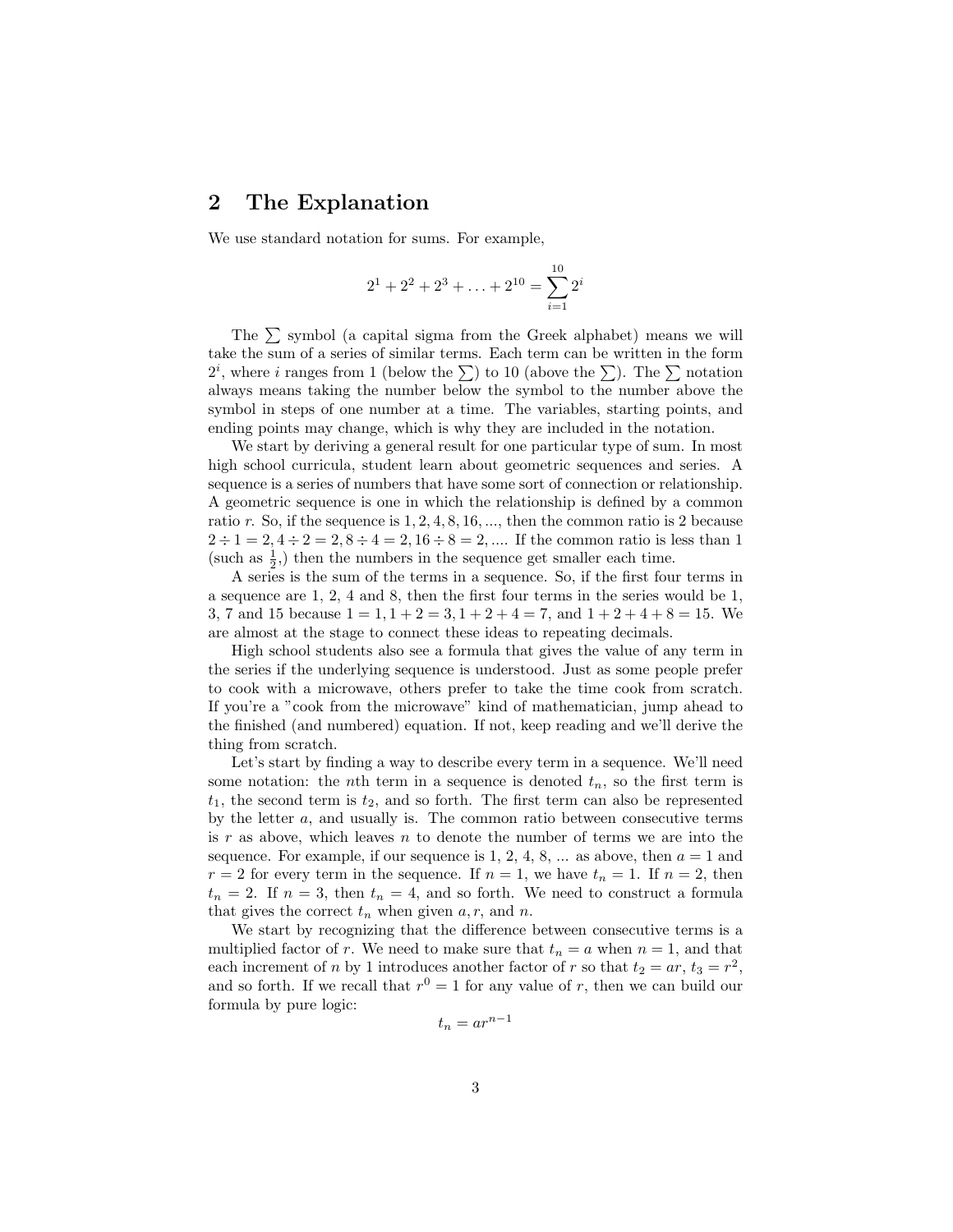We can denote each term in a series by  $S_n$ . This means that  $S_1 = t_1$ ,  $S_2 = t_1 + t_2$ ,  $S_3 = t_1 + t_2 + t_3$ , and so forth. We now need to find a way to calculate this. We could just do it by hand, which is not a big deal for, say,  $S_2$ . However, if we need  $S_{12,345}$ , we're going to want a more efficient technique.

We start by using the summation notation introduced at the start of this section. This gives us

$$
S_n = \sum_{i=1}^n ar^{n-1}
$$

It's a more compact way to write the series down, but it's not any more useful when calculating the value. The next step is the one that requires the intuitive leap not expected of high school students: we multiply by  $1 - r$  on both sides of the equation. This leads to the following:

$$
(1 - r) S_n = (1 - r) \sum_{i=1}^{n} ar^{n-1}
$$

If we apply the distributive property of multiplication<sup>1</sup>, first in multiplying out the  $(1 - r)$  and then by multiplying r through the sum on the right, we get

$$
(1 - r) S_n = \sum_{i=1}^n ar^{n-1} - r \sum_{i=1}^n ar^{n-1}
$$

$$
= \sum_{i=1}^n ar^{n-1} - \sum_{i=1}^n ar^n
$$

Let's take a good look at the two summation terms on the right in that second line. Both sums have  $n$  terms, each differing only by a factor of  $r$ . The first expands to  $a + ar + ar^2 + \ldots + ar^{n_1}$ , while the second expands to  $ar + ar^2 + \ldots + ar^{n-1} + ar^n$ . The first term in the first expansion does not appear in the second, but every subsequent term does. Similarly, every term in the second expansion appears in the first, except for the final  $ar^n$  term.

These series are being subtracted from each other. Those two unique terms will be the only terms that do not cancel out in the subtraction. In other words,

$$
(1 - r) S_n = a - ar^n = a (1 - r^n)
$$

We can now isolate  $S_n$  by dividing both sides by the  $(1 - r)$  term that we added arbitrarily at the start of this calculation. The final result is this:

$$
S_n = \frac{a(1 - r^n)}{(1 - r)}\tag{1}
$$

This is the expression given in most high schools, or the equivalent

$$
S_n = \frac{a\left(r^n - 1\right)}{\left(r - 1\right)}
$$

 $^{1}a(b+c) = ab + ac$